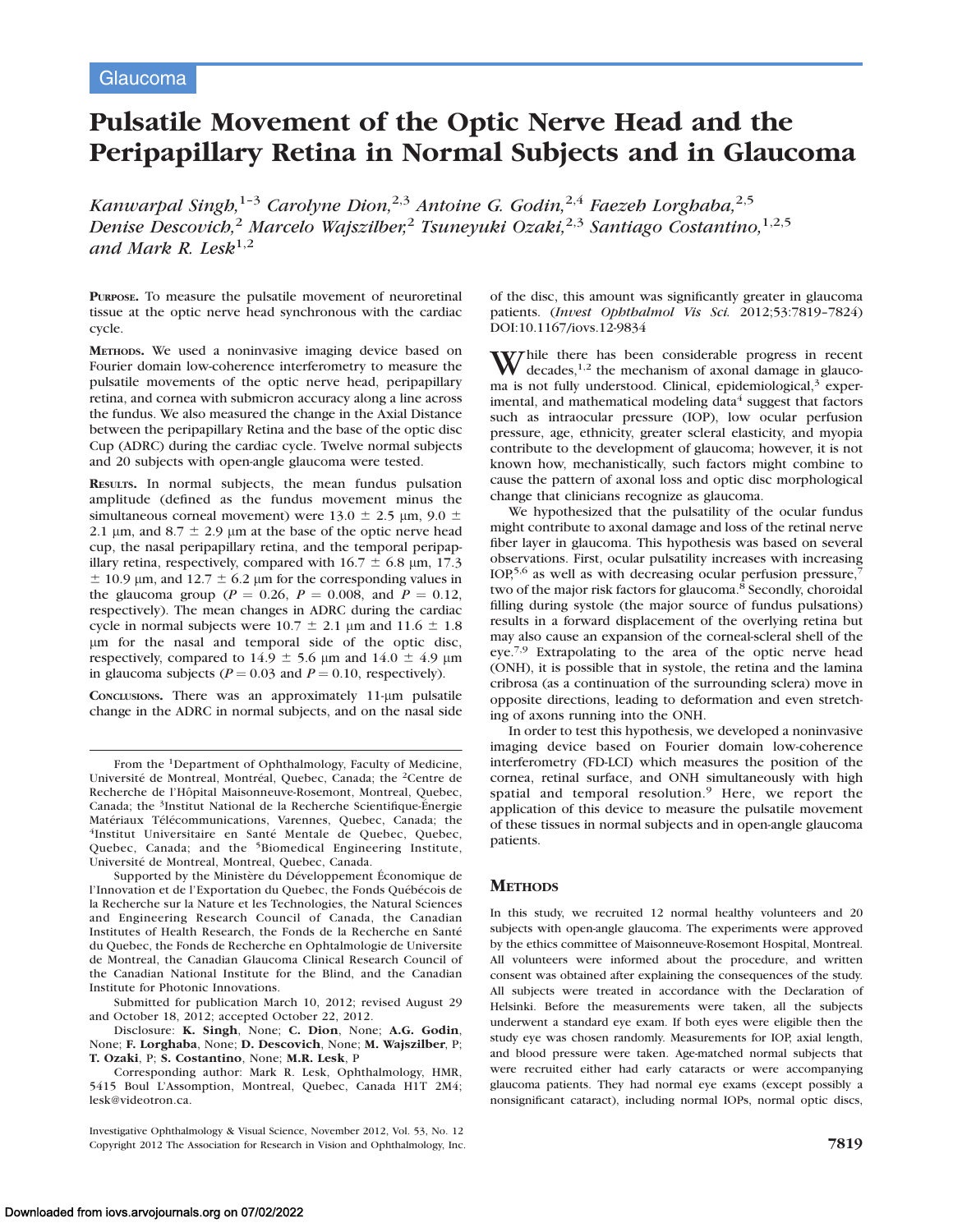

FIGURE 1. Layout of the optical system. Different components are the superluminescent diode (SLD), optical isolator (OI), fiber coupler (FC), collimator (C1-C4), lens (L1-L2) with focal length (f), scanning mirror (SM), reference mirror (RM1-RM2), neutral density filter (NDF), dispersion grating (DG), and achromatic (AC) lens.

and normal fundus. Patients included in the glaucoma group had medically treated open-angle glaucoma, typical glaucomatous optic nerves, and typical glaucomatous visual field defects without other eye disease and had not had incisional ocular surgery.

#### Experimental Setup

Our optical system was based on FD-LCI. The theoretical aspects of FD-LCI have been explained elsewhere.<sup>9,10</sup> The schematic of the optical system used in this study is shown in Figure 1 and has been described in detail in our previous work.<sup>9</sup> Briefly, a superluminescent diode (844  $\pm$  23 nm wavelength) was used as a light source and coupled to a fiberbased Michelson interferometer. Light from the superluminescent diode was split into the reference and sample arms using a  $2 \times 2$ , 80:20 fiber coupler. In the sample arm, a collimator was used to produce a 3 mm-diameter beam. The light beam from the sample arm was passed through a lens ( $f = 100$  mm) with a central hole of 2 mm in diameter. This configuration generated two signals, the focusing outer part of the beam and the parallel central part of the beam. After the scanning optics, the outer part of the sample beam was stationary and focused on the cornea, whereas the collimated central part was scanned and focused at the retina. With this scheme, we were able to obtain the reflected signals from the corneal apex and fundus simultaneously. In the reference arm, a  $2 \times 1$ , 50:50 fiber coupler was used to obtain two reference signals. These reference signals were reflected by mirrors mounted on separate motorized translation stages (Zaber Technology, Vancouver, Canada). A neutral density filter was used in the reference arm to keep the total intensity at the camera below the saturation level. The combined reflected signal from the reference arm and the sample arm were dispersed using a reflective diffraction grating (1200 lines/ mm). The dispersed signal was focused by an achromatic lens  $(f = 200$ mm) on a linear charge-coupled device (CCD) camera (Spyder 3; Dalsa Technology, Waterloo, Canada). In order to simultaneously measure the pulse during the data collection, we used a custom-made oximeter based on hemoglobin saturation $11$  which measured the transmission of the infrared light signal through the tissue. The pulse was acquired at the earlobe of the subject and transferred to the computer using a data acquisition card (Labjack, Lakewood, CO). The reader should note that

# Data Analysis

Austin, TX).

The methodology for the data analysis for this publication is an extension of what has been detailed in our previous works.<sup>9,10</sup> The analysis was performed using MatLab routines (MathWorks Corporation, Natick, MA). Briefly, in order to obtain the axial scans (A-scans) containing positional information, we calculated the fast Fourier transforms (FFT) of the recorded interferograms at the linear CCD camera. For every image, each A-scan was laterally averaged with its 2 closest neighbors. To measure movement of the inner retina, the user delimitated approximately the inner retina and base of the cup (magenta mask in Fig. 2B). A precise delimitation of the inner retina is not required since the mask is automatically copied throughout the image series and because we are looking at change of retinal position rather than absolute position. In order to assign a position to the inner retina, in each A-scan, the intensity centroid was calculated in one dimension but only considering the pixels of the mask of the inner retina. The centroid was then computed by using the formula  $\sum X_n I_n^4 / \sum I_n^4$ , where  $X_n$  is the position of the *n*th pixel and  $I_n$  is its intensity. The fourth exponent was used to reduce the noise contribution. Examples of the retinal positions obtained for two images from the same movie are shown in Figures 2C and 2D. To correct for lateral eye movements, the user provided, for each movie, a large mask (blue mask in Fig. 2B) delimiting the entire retina for the first frame of the movie. Then, for each frame time, the large mask was moved automatically in order to maximize the intensity enclosed in this mask. The whole retinal centroid position was calculated using the same formula as above. This process was repeated automatically for each frame time. We used the first frame as a reference, and using a least squared algorithm, we found the lateral shift that minimized the difference between those two retinal positions. This lateral shift correction algorithm was applied to all images, and an example of the

although there is a delay between the ear pulse and ocular pulse, we used the pulse monitor only to obtain the cardiac frequency through Fourier transforming the cardiac pulsation data. The collected data were processed with custom software (LabView; National Instruments,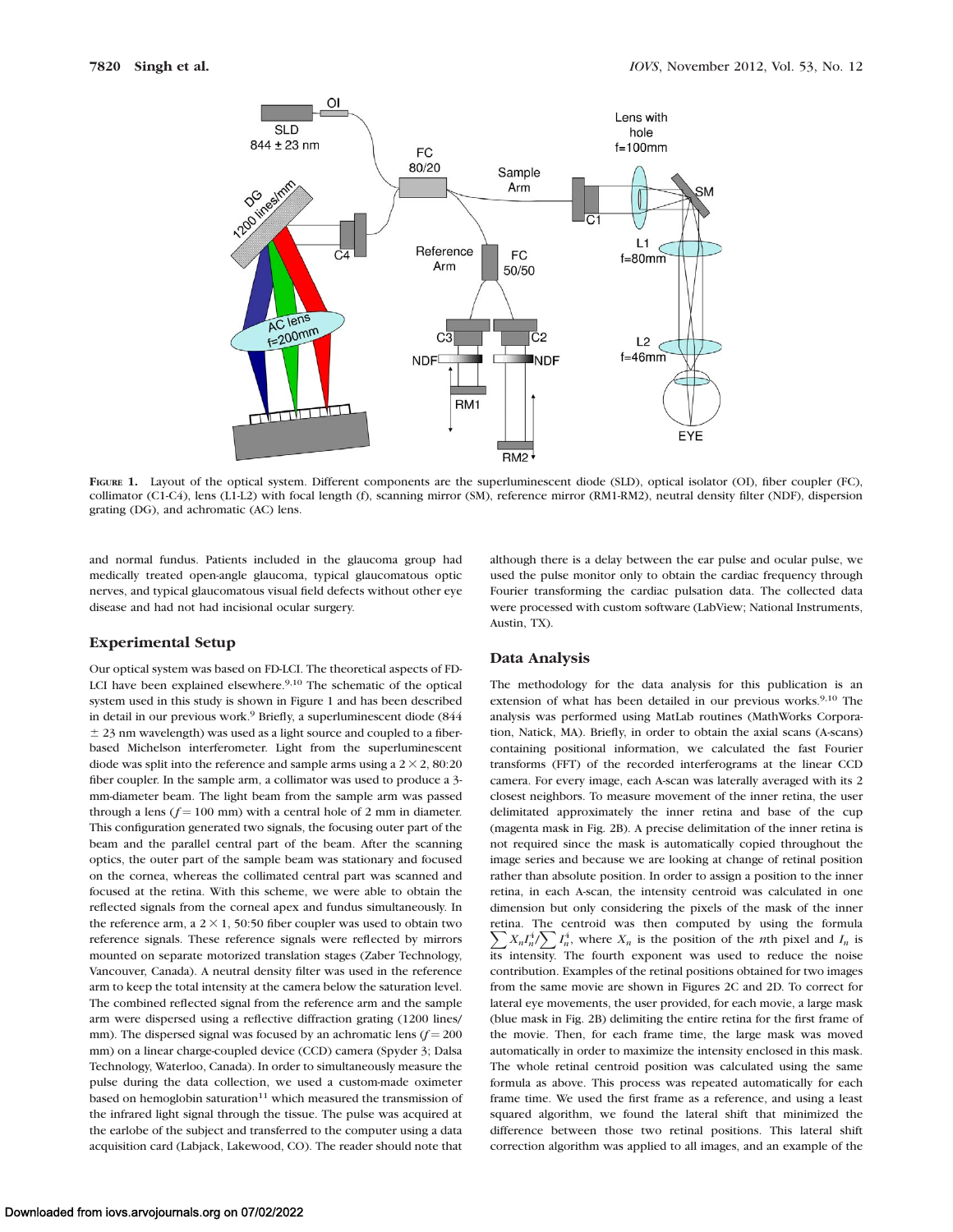

FIGURE 2. (A) Different measurement points in the B-scan of the eye are shown. The optical path lengths of the reference mirrors were adjusted in order to bring the B-scans of the cornea and the retina into the same scan. For illustration purposes only, 100 scans were averaged after being corrected for lateral and axial shifts as explained in the text. (B) Example of the segmentation dividing the image. The internal retinal/base of cup mask used to determine axial positions is shown in magenta, while the mask of the entire retina used to measure the lateral shift is shown in blue. (C, D) Images at two different times with the centroid of the magenta mask shown in red. The raw centroid positions of the images presented in (C, D) are shown in (E) and the centroid positions corrected for lateral shift with time  $= 0$  as reference are shown in (F).

correction for two images of the same movie is shown in Figures 2E and 2F.

For a given shift-corrected time series, out of the total scan length of approximately 4.7 mm over the retina, three regions (approximately 100 lm long) within the scan were manually indicated as the nasal and temporal peripapillary retina and the base of the optic disc cup. The nasal and the temporal areas were selected close to the rim of the optic disc in order to measure the tissue deformation in optic disc area. The A-scans included in these regions were used to calculate their intensity centroids, and these positions were averaged to assign one location to each region (cornea, nasal retina, temporal retina, and optic disc) for every frame. These centroids are representative of the entire inner retina or the entire base of the cup rather than the centroids of any individual retinal layer. The position of the corneal epithelium at the apex was also calculated simultaneously for each image in a similar manner. To calculate the change in distance between two tissues over time, the position averaged over the selected regions of the two tissues is subtracted at each time point.

The root mean square (RMS) for each average position in time was then obtained. Only the frequencies between 0.7 and 5 times the heart frequency were considered, in order to reduce the effect of the lowfrequency axial movements (such as respiration and head shifts). An upper limit of 5 times the heart frequency was considered because previous studies<sup>9,12</sup> have shown that the ocular tissue movements occur not only at the cardiac frequency but also at its multiple frequencies. In some cases, frequencies up to  $7<sup>9</sup>$  times the cardiac frequency were observed. Nevertheless, in our study, a limit of 5 times

the cardiac frequency was chosen in order to reduce the effect of noise on our data. Differences between groups were analyzed using the Mann-Whitney U test.

## System Characterization

We characterized our system for different parameters in order to evaluate its performance. With a camera exposure time of 30 µs, we could achieve a frame rate of 40 frames per second, where each frame consisted of 720 A-scans with 1250 pixels per A-scan. The scanning mirror was used to steer the beam along a single horizontal line on the retina, centered on the ONH. The experimentally calculated value of the axial resolution which is the minimum distance between the two interfaces in order to see them separately was found to be 8.2 µm in air. For cornea and retina, the axial resolution will be given by the ratio of the axial resolution in air to their respective refractive indices, which gives an axial resolution of 5.96  $\mu$ m for the cornea, considering a refractive index of 1.376 for the cornea,<sup>13</sup> and 5.94  $\mu$ m for the retina, considering a refractive index of 1.38 for the retina. The maximum depth range of the system was found to be 3.1 mm in free space. The calibration of the system was performed by moving one reference mirror in steps of 100  $\mu$ m, and the corresponding FFT peak position was tracked. To estimate the experimental displacement resolution (i.e., the smallest position change that can be measured for a wellresolved peak) of our system, we used a human cadaver eye as a sample. The displacement resolution of an FD-LCI-based system is limited by the noise (such as mechanical and shot noise) present in the system.<sup>14</sup> In order to evaluate the system noise in terms of displacement measurement, the sample eye was mounted on a piezoelectric stage (Piezosystem, Jena, Germany) and moved in sine waveform with amplitudes of 0.5  $\mu$ m, 1  $\mu$ m, and 2  $\mu$ m at 1 Hz. The position of the sample eye cornea was measured, and frequencies lower than 0.7 Hz or higher than 5 Hz were filtered out. A perfect sine wave was fitted to the filtered movement and subtracted to obtain the noise. The standard deviation of the noise was found to be approximately 100 nm. The optical power used on the eye was 500  $\mu$ W, which is lower than the prescribed limit of 750  $\mu$ W according to American National Standards Institute (ANSI) standards. The patient's eye was exposed to the light for 20 seconds, during which the patient blinked normally. The average time to align the system in order to make the measurements was less than 1 minute.

## **RESULTS**

The mean age of the glaucoma patients was  $66.7 \pm 11.6$  years, compared to 67.1  $\pm$  10.3 years in the normal group (P = 0.9); the mean IOP was 15.6  $\pm$  5.2 mm Hg, compared to 16.9  $\pm$  2.9 mm Hg in the normal group ( $P = 0.9$ ); the mean visual field mean defect was  $-6.4 \pm 6.2$  dB, compared to  $-0.45 \pm 0.73$  dB in the normal group ( $P = 0.02$ ); and the mean clinical cup to disc ratio was  $0.62 \pm 0.13$ , compared to  $0.28 \pm 0.09$  in the normal group ( $P = 0.00$ ). The mean systolic blood pressure was  $130 \pm 13$  mm Hg in the glaucoma group versus  $129 \pm 13$  mm Hg in the normal group ( $P = 0.9$ ), while the mean diastolic blood pressure was  $80 \pm 9$  mm Hg in the glaucoma group versus 83  $\pm$  3 mm Hg in the normal group (P = 0.3).

Using the system described above, B-scans (collection of adjacent A-scans along a line) of the cornea at the apex and retina across the optic disc were acquired for 20 consecutive seconds. The B-scan length on the retinal surface was estimated to be approximately 4.7 mm. Out of these B-scans, the longitudinal movement of the cornea at apex, the base of the optic disc cup, and the nasal and temporal peripapillary retina were measured. The locations of these measurement points are shown in Figure 2A. A typical recording of the measured movement is shown in Figure 3. From this figure, it can be seen that different regions of the fundus and cornea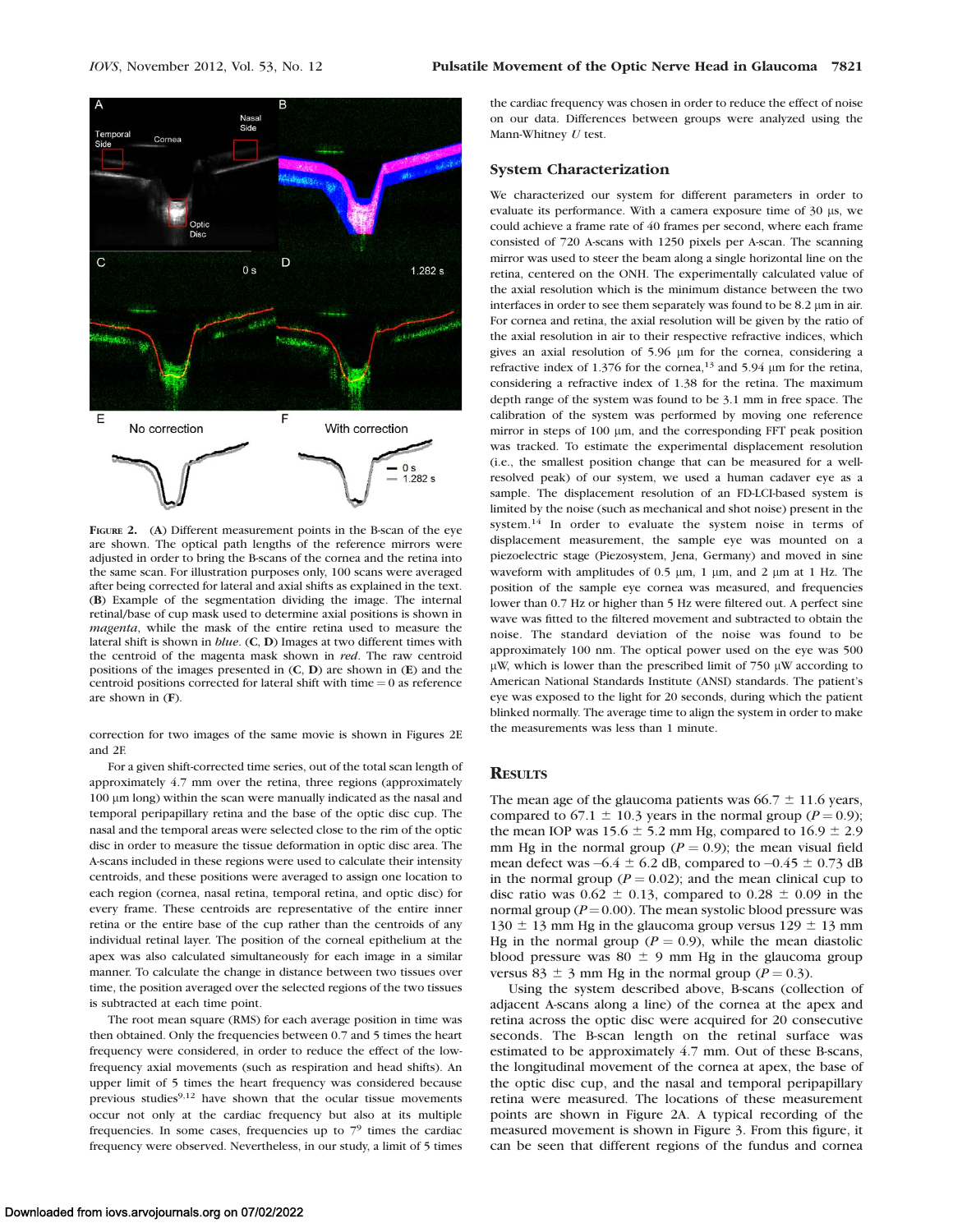

FIGURE 3. The axial movement of the different ocular elements along with the heart cycle is shown. It can be seen that different ocular regions move with a slight difference in amplitude and phase.

move with slightly different amplitudes and phases. Moreover, the ocular tissues pulsate not only with the heart beat but also at its multiple frequencies. Pulsations of the ocular tissues at multiple frequencies of the cardiac cycle have been reported previously by our group,<sup>9</sup> as well as by other groups.<sup>12,15</sup> In order to justify that the observed multiple pulsations are not due to the data processing, a recording of the raw movement of the cornea in a healthy subject is given as Supplementary Figure S1, with the corresponding FFT power spectrum in Supplementary Figure S2 (see Supplementary Material and Supplementary Figs. S1, S2, http://www.iovs.org/lookup/ suppl/doi:10.1167/iovs.12-9834/-/DCSupplemental), from which the multiple pulsations in the cornea movement can be clearly seen. The RMS value of the movements of different ocular regions in normal subjects and glaucoma patients is shown in Figure 4 as a solid box plot. In normal subjects, the means  $\pm$  standard deviations of the RMS value of the movement were found to be 22.7  $\pm$  6.5  $\mu$ m, 25.4  $\pm$  9.7  $\mu$ m,  $24.8 \pm 6.3$  µm, and  $23.7 \pm 7.7$  µm for the cornea, base of the optic disc, nasal peripapillary retina, and temporal peripapillary retina, respectively. In glaucoma subjects, the corresponding values were  $25.1 \pm 8.9$  µm,  $30.4 \pm 11.0$  µm,  $27.5 \pm 10.0$ μm, and 27.8  $\pm$  13.4 μm (P = 0.29 to 0.52). In the glaucoma



FIGURE 4. The RMS values of the amplitude of axial movement of different ocular regions in normal subjects and glaucoma patients are shown as box plots. The median value is shown in the center of the box, while the top and bottom of the box correspond to the 25th and 75th percentiles, the *whiskers* represent the 10th and 90th percentiles, and the black dots at top and bottom correspond to the outlier values of the distribution. An outlier is any value that is more than 1.5 times the interquartile range from either end of the box.



FIGURE 5. RMS value of the amplitude of the FPA at different fundus positions in normal subjects and glaucoma patients. The black dots at top and bottom correspond to the outliers values of the distribution. An outlier is any value that is more than 1.5 times the interquartile range from either end of the box. \*\* $P < 0.01$ .

group, the data distribution was skewed toward larger movements. It is interesting to examine the pulsatile expansion of the globe, the fundus pulsation amplitude (FPA), by subtracting the corneal movement from that of the retina or ONH. This process also removes any contribution to these movements from the orbital pulse and was done from the original scans, taking into account the phase differences in these movements. The results are shown in Figure 5. In normal subjects, the mean RMS FPA of the base of the cup was 13.0  $\pm$ 2.5 µm, while the same value was  $9.0 \pm 2.1$  µm and  $8.7 \pm 2.9$ lm in the nasal and temporal peripapillary retina, respectively. The corresponding FPA values in the glaucoma group were  $16.7 \pm 6.8$  µm,  $17.3 \pm 10.9$  µm, and  $12.7 \pm 6.2$  µm ( $P = 0.26$ ,  $P = 0.008$ , and  $P = 0.12$ , respectively).

Due to amplitude and phase differences in the movements of the different ocular regions, there is local change in the axial distance between different fundus tissues. Since such changes could lead to tissue deformation, we were particularly interested in estimating the local change in distances between adjacent tissues in the optic disc area. By subtracting the absolute position of the peripapillary retina from the position of the base of the ONH cup during the cardiac cycle, we can measure the pulsatile change in the axial distance between the peripapillary retina and the base of the optic disc cup (axial distance between retina and cup [ADRC]). This is done directly



FIGURE 6. Recording of the ADRC change between the base of the optic disc cup and the nasal or temporal peripapillary retina, measured in a healthy volunteer along with the cardiac cycle.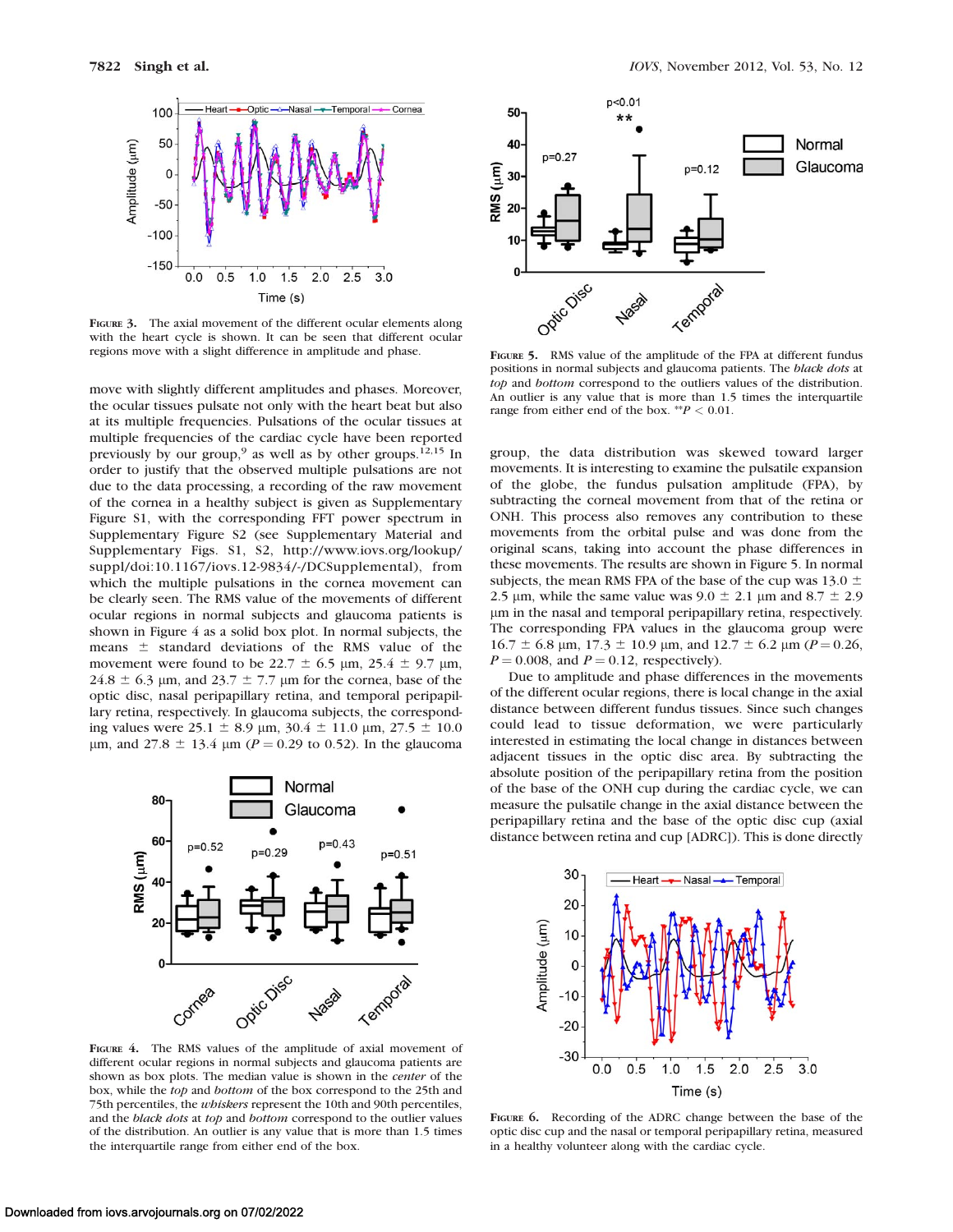

FIGURE 7. Pulsatile change of ADRC measured on the temporal and nasal side of the optic disc in normal subjects and in glaucoma patients. The ADRC was calculated by subtracting the absolute position of the base of the optic disc cup from the simultaneous position of the temporal or nasal peripapillary retina. The black dots at top and bottom correspond to the outliers values of the distribution. An outlier is any value that is more than 1.5 times the interquartile range from either end of the box. \*\*  $P < 0.05$ .

from the fundus scans without reference to the cornea. A typical recording of such tissue length change measured in a healthy volunteer is shown in Figure 6. It can be seen from the figure that the ADRC changes during the cardiac cycle on both the nasal and temporal sides of the optic disc. Measurement of the ADRC change during the cardiac cycle is shown in Figure 7, and the means  $\pm$  standard deviations of the RMS values in normal subjects were found to be 10.7  $\pm$  2.1 µm and 11.6  $\pm$ 1.8 lm for the nasal and temporal side of the optic disc, respectively. In the glaucoma patients, the corresponding values were 14.9  $\pm$  5.6 µm (P = 0.032) and 14.0  $\pm$  4.9 µm (P = 0.10), which on the nasal side were significantly larger than in the normal group. In the glaucoma group, the distribution was skewed toward larger movements. The estimated error on these measurements was found to be less than  $1 \mu m$ . The process to obtain this error has been described in our earlier work.<sup>9</sup> Briefly, we measured the movement of the retina at 20 consecutive A-scans and subtracted the movement of each Ascan from that of its neighbor. As it can be safely assumed that movement of the retina at neighboring A-scans is the same, the difference in their movements would give an estimation of the error in the measurement, which was less than 1 µm in our case.

#### **DISCUSSION**

We measured the elongation during the cardiac cycle of the ADRC and found that the mean RMS elongation during systole was on the order of 11  $\mu$ m in normal subjects and 15  $\mu$ m in glaucoma subjects ( $P = 0.03$ ). These data suggest, for the first time, that the nerve fiber layer may actually be deforming over the course of the cardiac cycle. Our primary objective was to establish whether the ADRC changes over the cardiac cycle in normal subjects. We also collected the same data on a group of glaucoma patients, and these data suggest that the ADRC changes are greater in glaucoma patients than in normal subjects. A much larger study of glaucoma patients is underway in order to establish to what degree and in which type of glaucoma patients such pulsatile tissue movements might be significant. The standard deviations of our measurements were much larger in the glaucoma patients than in the normal subjects, with a skew toward large deviations, so it is conceivable that a subgroup of glaucoma patients have much larger tissue deformations than are found in the normal group. It is thought that tissue deformation is one of the main

contributors to ONH damage in glaucoma.<sup>4</sup> Our data, then, would be the first suggesting that such deformation occurs in relation to the cardiac cycle.

We also measured the FPA (Fig. 5) and found that the movements measured were greater in glaucoma patients, significantly so in the nasal peripapillary retina. Since FPA measurements are a combination of corneal and fundus movements, they should not be interpreted to reflect only fundus movements. Inasmuch as the corneal movements can be influenced by such factors as ocular elasticity, ocular volume, and choroidal volume, to name a few, the FPA must really be interpreted as a composite of the movement of the cornea and the fundus, an indicator of pulsatile ocular expansion. In contrast, since the ADRC measurement is made solely from the fundus images without reference to the cornea, it is more truly a measurement of fundus tissue movement.

One of the weaknesses of our study relates to the fact that ocular tissues may have different reflectivity in glaucoma than in normal eyes. Such differences could result in different penetration depths and, therefore, different depths of measurement in the two groups. Since we are more interested in movement of tissue than their absolute positions, we do not believe that this issue significantly biases our data, but we hope to be able to look more carefully at this aspect with future technical improvements of our device. Another potential weakness of our study is that, while we corrected for lateral shifts along the beam scanning axis during imaging, we were not able to correct for shifts perpendicular to the axial and the scanning axis. We estimate that, if such shifts were of the same magnitude as our measured horizontal shifts, then their artifactual contribution to z-axis changes would be insignificant. Furthermore, since we impose a frequency filter on the data so as to only consider movements induced by cardiac pulsation, such displacements would have to be occurring at the heart rate to be influencing our measurements.

The tissue movements we observed would result in deformation of these tissues and, possibly, axonal stretching. Most of the literature on axonal stretching in the optic nerve relates to acute traumatic injury. The effect of smaller changes that repeat thousands of times per day and tens of millions of times per year is unknown. If such stretching does play a role, it could be either by a greater amplitude being present or by a greater neuronal susceptibility to stretch in certain individuals. The amplitude of pulsatile tissue movements depends on multiple factors, including the amplitude of vascular pulsa